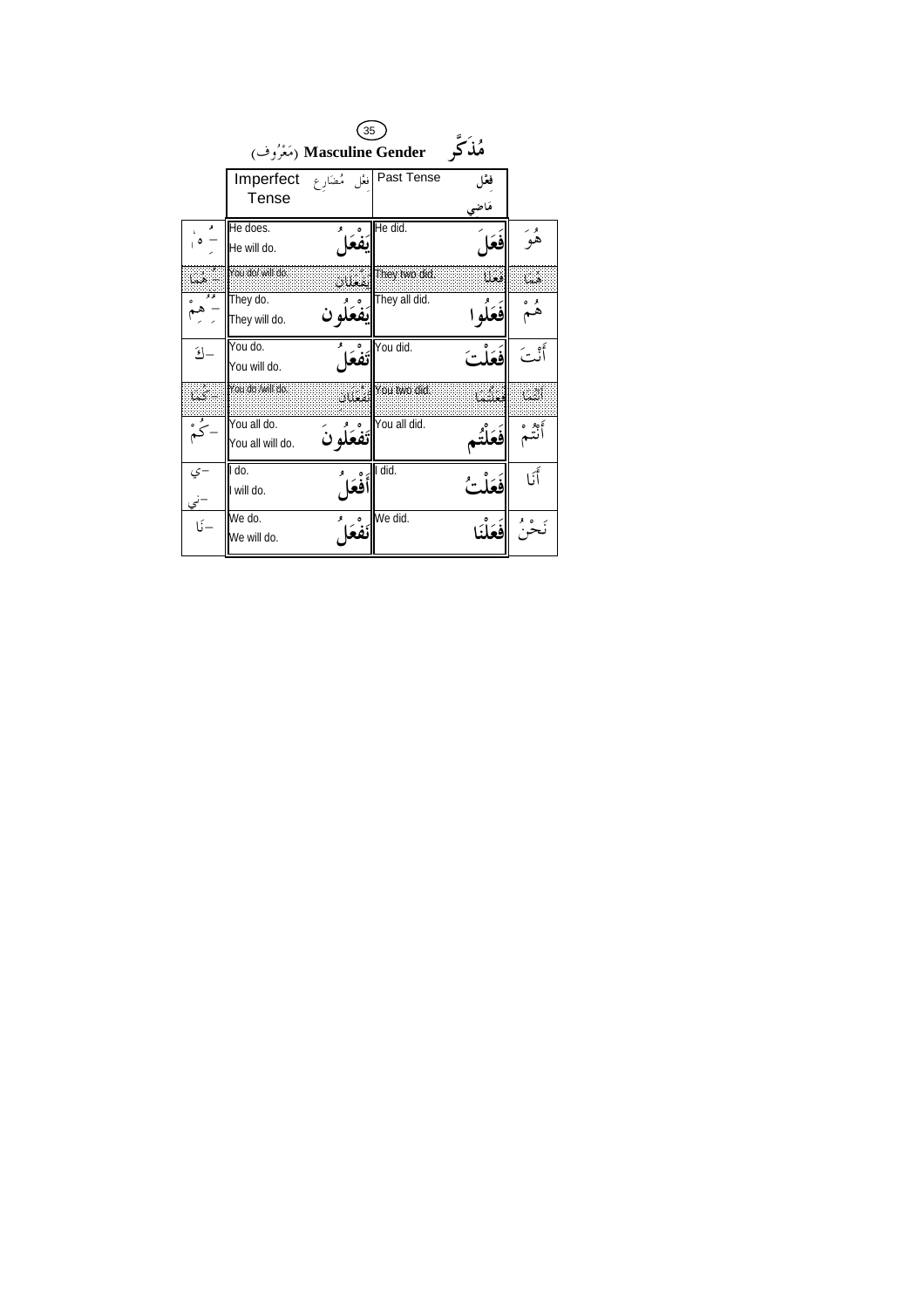| 36<br>مُلذکہ Masculine Gender |                                              |                  |                                                       |                           |  |
|-------------------------------|----------------------------------------------|------------------|-------------------------------------------------------|---------------------------|--|
| Megative هی                   |                                              | أمر Imperative   |                                                       |                           |  |
| Don't do!                     | لَا تَفْعَا                                  | Do!              | افعًا                                                 | Singular                  |  |
| Don't do!                     |                                              | i. JDo (you two) | افعللا                                                | <b>Dual</b>               |  |
| Don't (you all) do!           | $\frac{1}{2}$ أَلَا تَفْعَلُوا $\frac{1}{2}$ |                  | افْعَلْه ا                                            | Plural                    |  |
| (it) is being<br>done.        | تفعًا                                        | $(it)$ is done.  | فعل                                                   | مَجْهُول<br>passive voice |  |
| اسم مفعول Passive participle  |                                              |                  | اسم فاعل Active participle                            |                           |  |
| The one who is<br>affected.   | مَفْعُول                                     |                  |                                                       | Singular <b>  فاعل</b>    |  |
|                               | تنقدان. متعونين<br>مَفْعُولُون، مَفْعُولين   |                  |                                                       |                           |  |
|                               |                                              |                  | Dual اطفاف فاعلت<br>Plural <b>  فاعلُون، فَاعل</b> ين |                           |  |
|                               | action;<br>act of doing                      | فعْل             | مصدر<br>Noun of action                                |                           |  |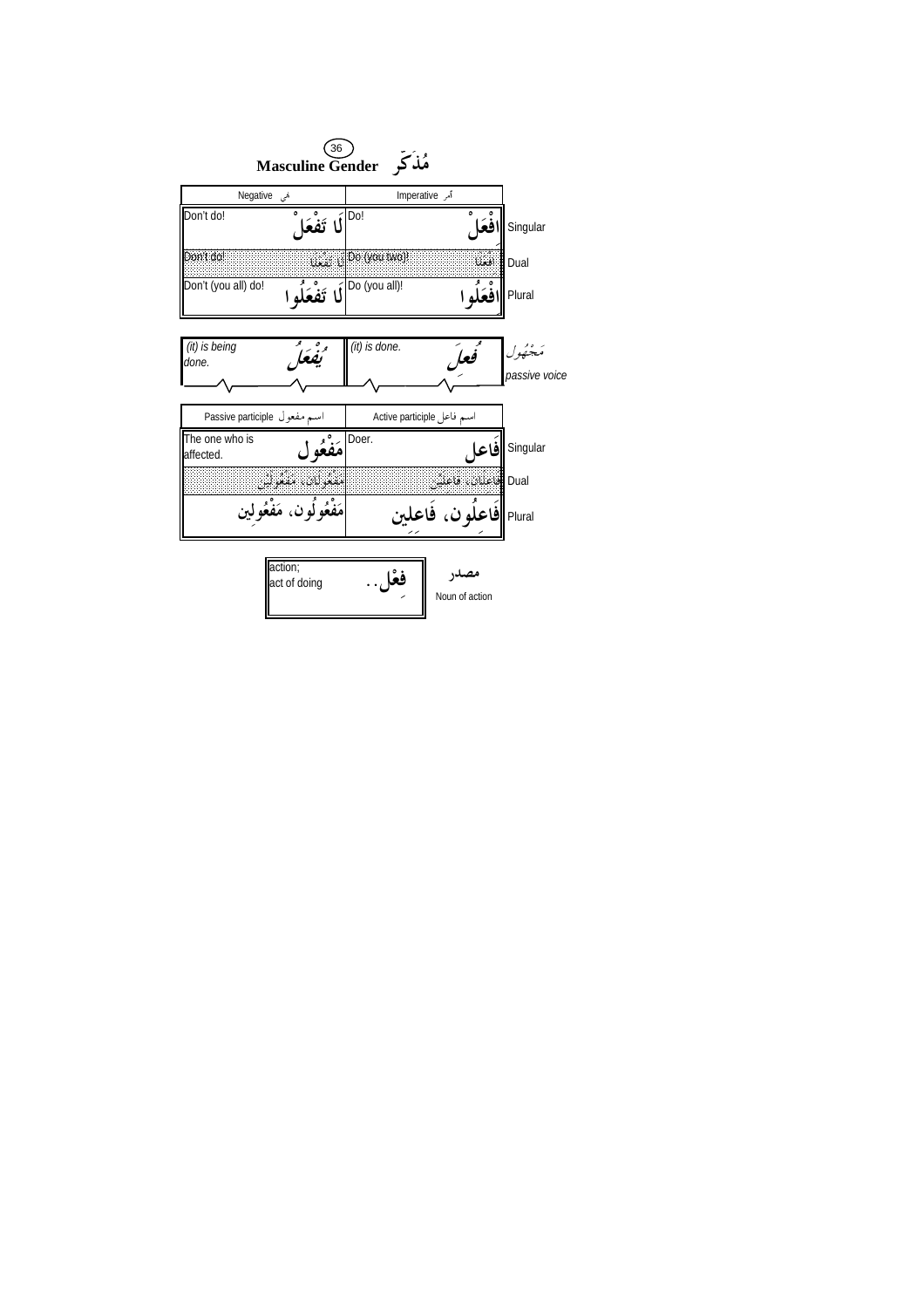| 37                                      |                                 |        |                              |        |             |
|-----------------------------------------|---------------------------------|--------|------------------------------|--------|-------------|
| هُؤَ ٽُتْ<br>(مَعْرُوف) Feminine Gender |                                 |        |                              |        |             |
|                                         | افغل مُضَارِع Imperfect         |        | Past                         | فغل    |             |
|                                         | Tense                           |        | Tense                        | مَاضِي |             |
| نه<br>- هَا                             | She does.                       |        | She did.                     |        |             |
|                                         | She will do.                    |        |                              |        |             |
| - هما                                   | You do/ will do                 |        | lised They two did: أنفغليان | افعلنا | أهيبا       |
|                                         | They do.                        |        | They all did.                |        | و ته<br>هر- |
|                                         | They will do.                   |        |                              |        |             |
| $\mathcal{L}$                           | You do.                         |        | You did.                     |        |             |
|                                         | You will do.<br>You do /will do |        |                              |        |             |
| - كما                                   |                                 | تفغلان | You two did.                 | ោះ     | េះ          |
| ۔<br>- ک "                              | You all do.                     |        | You all did.                 |        | ەدبە<br>نتى |
|                                         | You all will do.                |        |                              |        |             |
| –ي                                      | I do.                           |        | I did.                       |        | أَنَا       |
|                                         | I will do.                      | فعَا   |                              |        |             |
| -ن <u>ي</u><br>-نَا                     | We do.                          |        | We did.                      |        |             |
|                                         | We will do.                     |        |                              |        |             |